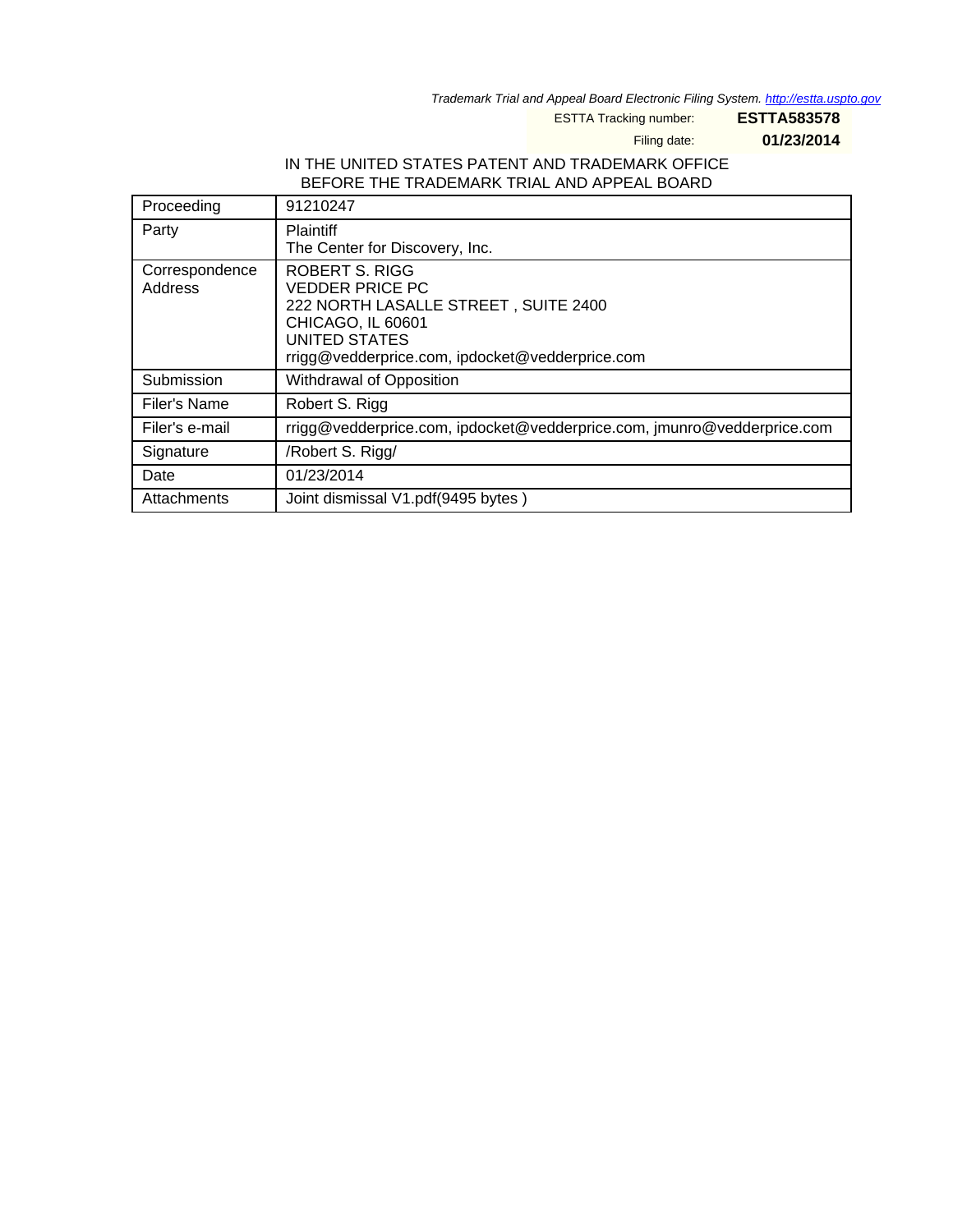# IN THE UNITED STATES PATENT AND TRADEMARK OFFICE BEFORE THE TRADEMARK TRIAL AND APPEAL BOARD

| THE CENTER FOR DISCOVERY, INC., |  |                          |
|---------------------------------|--|--------------------------|
| Opposer,                        |  | Opposition Nos. 91210247 |
| V.                              |  | 91210248                 |
|                                 |  | Serial Nos. 85/659,621   |
| DISCOVERY PRACTICE MANAGEMENT,  |  | 85/709,317               |
| INC.,                           |  |                          |
| Applicant.                      |  |                          |

#### **JOINT STIPULATION OF DISMISSAL WITH PREJUDICE**

 Opposer The Center for Discovery, Inc. has entered into a confidential settlement agreement with Applicant Discovery Practice Management, Inc. (the "Parties"). Therefore, through their undersigned counsel, the Parties stipulate that the above-referenced oppositions should be dismissed with prejudice.

Wherefore, pursuant to TBMP § 601.01, the Parties request that these opposition proceedings be dismissed with prejudice.

Respectfully submitted,

 /Robert S. Rigg/ Robert S. Rigg VEDDER PRICE P.C. 222 N. LaSalle St., Suite 2600 Chicago, Illinois 60601 Tel.: (312) 609-7766 Email: rrigg@vedderprice.com

ATTORNEYS FOR OPPOSER THE CENTER FOR DISCOVERY, INC. Respectfully submitted,

 /Marshall A. Lerner/ Marshall A. Lerner KLEINBERG & LERNER, LLP 1875 Century Park East, Suite 1150 Los Angeles, CA 90067 Tel.: (310)557-1511 Email: mlerner@kleinberglerner.com

ATTORNEYS FOR APPLICANT DISCOVERY PRACTICE MANAGEMENT, INC.